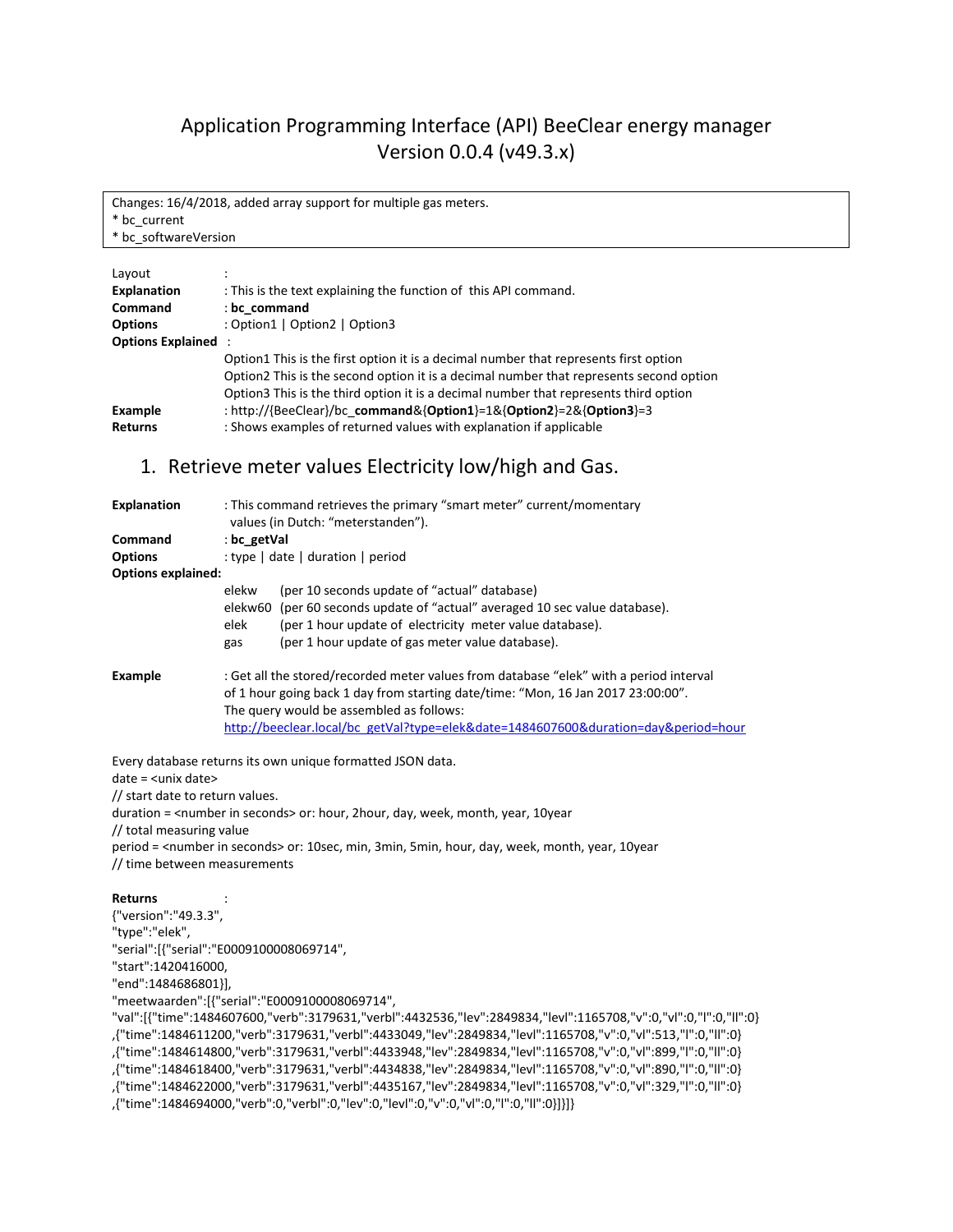| <b>Properties</b> |       |                                               |
|-------------------|-------|-----------------------------------------------|
| version           |       | : Firmware version BeeClear (string)          |
| type              |       | : Database type, only "elek" for now (string) |
| serial            |       | : E-meter serial number (string)              |
| start             |       | : Epoch Unix time first seen (int)            |
| end               |       | : Epoch Unix time last seen (int)             |
| val               |       | : An array with following meterdata points:   |
|                   |       | time: Epoch Unix time (int)                   |
|                   |       | verb: Usage metervalue normal kWh (int)       |
|                   |       | verbl: Usage metervalue low kWh (int)         |
|                   | lev:  | Deliverance metervalue normal kWh (int)       |
|                   | levl: | Deliverance metervalue low kWh (int)          |
|                   | v:    | Momentary usage normal Watt (int)             |
|                   | vl:   | Momentary usage low Watt (int)                |
|                   | Ŀ     | Momentary deliverance normal Watt (int)       |
|                   |       |                                               |

ll: Momentary deliverance low Watt (int)

The values are stored in separate DB's per "type" , now only elek type is cupported The BeeClear stores all these values and syncs them every hour to SD-card.

### 2. Stored historic active values electricity used and -generated (low/high tariff)

**Explanation :** This command returns **recorded/stored** historic active values for electricity used and generated for tariffs high and low. The returned data has a per 10 sec interval resolution. The values are read from the locally stored databases.

### **Command : bc\_current Options : date**|**duration|nu**

#### **Options Explained :**

date : (unix epoch time), set the ending date/time of measurement. **duration :** Interval presentation 15 min units. For example 4 units = 1 hour. Resolution is 10 sec. **nu :** Show only one measured value on given timestamp

### **Example :** http://{BeeClear}/**bc\_current**?date=1435322813&duration=8

**Returns:** {"time":1429039347, "items":[ {"d":1428995914,"u":0.164,"g":0.000}, {"d":1428995924,"u":0.169,"g":0.000}, ….. {"d":1428997694,"u":0.233,"g":0.000},

{"d":1428997704,"u":0.235,"g":0.000}]}

**Example :** http://{BeeClear} /bc\_current?nu=1451511279 **Returns:** {"d":1451511291,"time":20,"ul":2325500,"uh":1731113,"gl":597441,"gh":1545517,"u":0.495,"g":0.000,"gas":1589724} {"d":1523892842, "ed":1523892846, "tariefStatus":2, "ul":7040275, "uh":4945745, "gl":1813800, "gh":4303372, "u":0, "g":2046, "gas":[{"slot":0,"val":4225802,"time":1523890800}]}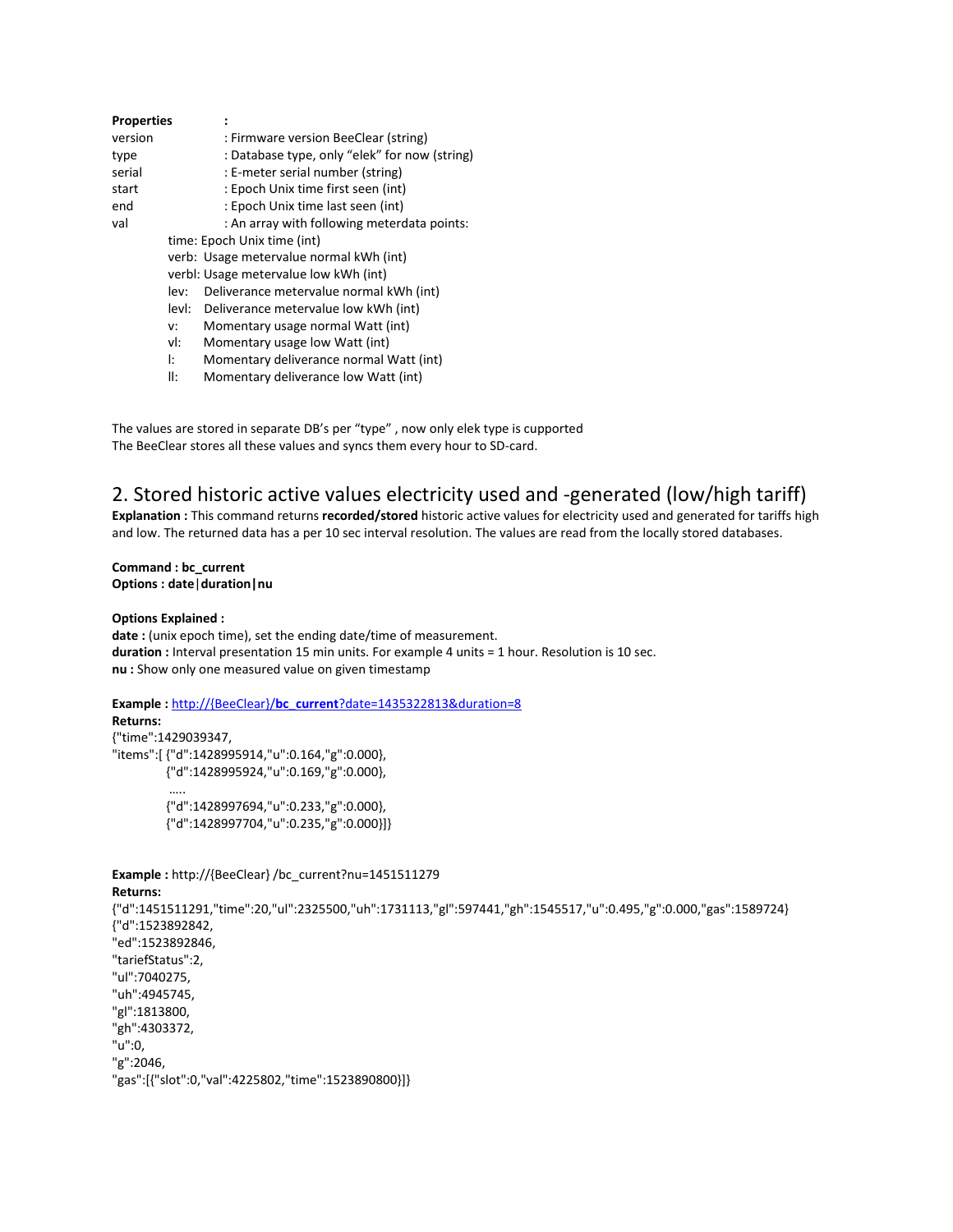### 3. Gas usage

- Deprecated

# 4. Smartmeter ID<br>Explanation : This co

**Explanation :** This commands returns the serial number of the gas and electricity meter. It also returns start and end date of registering.

| <b>Command</b><br><b>Options</b> | : bc serials?<br>$\ddot{\phantom{1}}$                                                          |
|----------------------------------|------------------------------------------------------------------------------------------------|
| Example                          | : http://{BeeClear}/bc_serials                                                                 |
| <b>Returns</b>                   |                                                                                                |
| {"serials": [                    |                                                                                                |
|                                  | {"type": "g", "serial": "4730303233353631323137343339353134", "start": 1424014245, "end": 0},  |
|                                  | {"type": "e", "serial": "4530303039313030303038303639373134", "start": 1424014245, "end": 0}]} |

### 5a. Read meter properties and system health

**Explanation :** Read meter brand, serialnumber gas, serialnumber elektr, meter protocol version, uptime, BeeClear hardware version, BeeClear firmware version, bc\_status update interval. 16.4.2018: Added array option in case of more than 1 gas meter.

| Command                           | : bc softwareVersion                             |  |
|-----------------------------------|--------------------------------------------------|--|
| <b>Options</b>                    | $: ---$                                          |  |
| Example                           | : http://{BeeClear}/bc_softwareVersion           |  |
| Returns                           |                                                  |  |
| {"info":"ok",                     |                                                  |  |
| "name":"KFM5KAIFA-METER",         |                                                  |  |
| "serialElec":"E0009100008069714", |                                                  |  |
|                                   | "gas":[{"slot":0,"serial":"G0023561217439514"}], |  |
| "protocolVersion":"42",           |                                                  |  |
| "uptime":419038,                  |                                                  |  |
| "hardware":"2",                   |                                                  |  |
| "firmware":"49.3.202",            |                                                  |  |
| "timeSync":2}                     |                                                  |  |

# 5b. Read BeeClear system health properties<br>Explanation Explanation Explanation Explanation SE-card installed, SD-card

**Explanation :** Read P1-data stream, SD-card installed, SD-card storage space.

**Command : bc\_status Options :** --- **Example :** http://{BeeClear}/bc\_status **Returns :** {"p1":1, "sdcard":1, "sdcardFree":"97.5%", "sdcardTotal":"7.73 GB"}

### 6A. Check, Download & Update software on device.

Explanation : a. Check for available software updates on update server. b. Download updates from update server. and c. Update local device with downloaded software

| Command        | : bc update                          |
|----------------|--------------------------------------|
| <b>Options</b> | : status   check   download   update |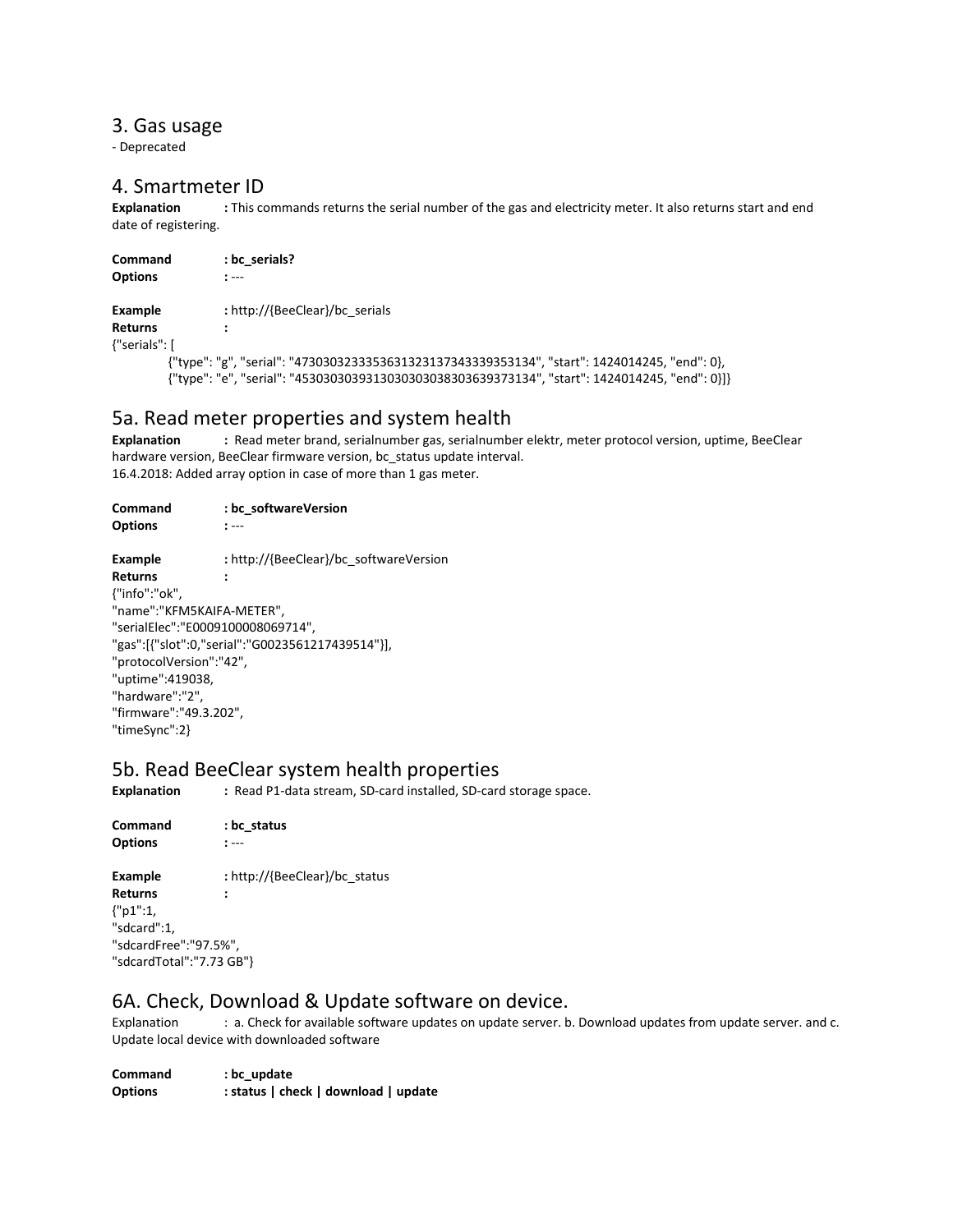**Example :** http://{BeeClear}/bc\_update?cmd=status<br> **Returns :** with option **check** followed by **status**:  $k$  : with option check followed by status: {"from":"check","info":"start"} {"from":"check","info":"ok","firmware":"1.1.2"} {"from":"check","info":"nok"}

### With option **download** followed by **status**:

{"from":"download","info":"start"} {"from":"download","info":"ok"} {"from":"download","info":"nok"} {"from":"download","info":"corrupt"}

### With option **update** followed by **status**:

{"from":"update","info":"ok"} {"from":"update","info":"nok"}

### 6B. Check for update

| <b>Explanation</b><br>Option | : Check latest available BeeClear update from internet.<br>: check (followed by option status). |
|------------------------------|-------------------------------------------------------------------------------------------------|
| Example<br>Returns:          | : http://{BeeClear}/bc_update?cmd=check                                                         |
|                              | ${''info": "ok"\}$ -> command executed<br>${''info''}: "nok"} \rightarrow$ command not executed |

| <b>Explanation</b> | : Use option status to return information |
|--------------------|-------------------------------------------|
| Option             | $\cdot$                                   |

**Example :** http://{BeeClear}/bc\_update?cmd=status

**Returns :** {"from":"check","info":"start"} {"from":"check","info":"ok","firmware":"1.1.2"} {"from":"check","info":"nok"}

### 6C. Download update

| <b>Explanation</b><br>Option | : Download latest available BeeClear update version from internet.<br>: <b>download</b> (followed by option <b>status</b> ). |
|------------------------------|------------------------------------------------------------------------------------------------------------------------------|
| Example                      | : http://{BeeClear}/bc_update?cmd=download                                                                                   |
| <b>Returns</b>               |                                                                                                                              |
|                              | ${''info": "ok"\}$ -> command executed                                                                                       |
|                              | ${''}$ info":"nok"} -> command not executed                                                                                  |
|                              |                                                                                                                              |

Explanation : Use option **status** to return information Example : http://{BeeClear}/bc\_update?cmd=status **Returns** {"from":"update","info":"ok"} {"from":"update","info":"nok"}

### 6D. Update device & keep settings

| Explanation<br>Option | : Update device with downloaded software version.<br>: update (followed by option status). |
|-----------------------|--------------------------------------------------------------------------------------------|
| Example               | : http://{BeeClear}/bc_update?cmd=update                                                   |
| <b>Returns</b>        |                                                                                            |
| {"info":"ok"}         | -> command executed                                                                        |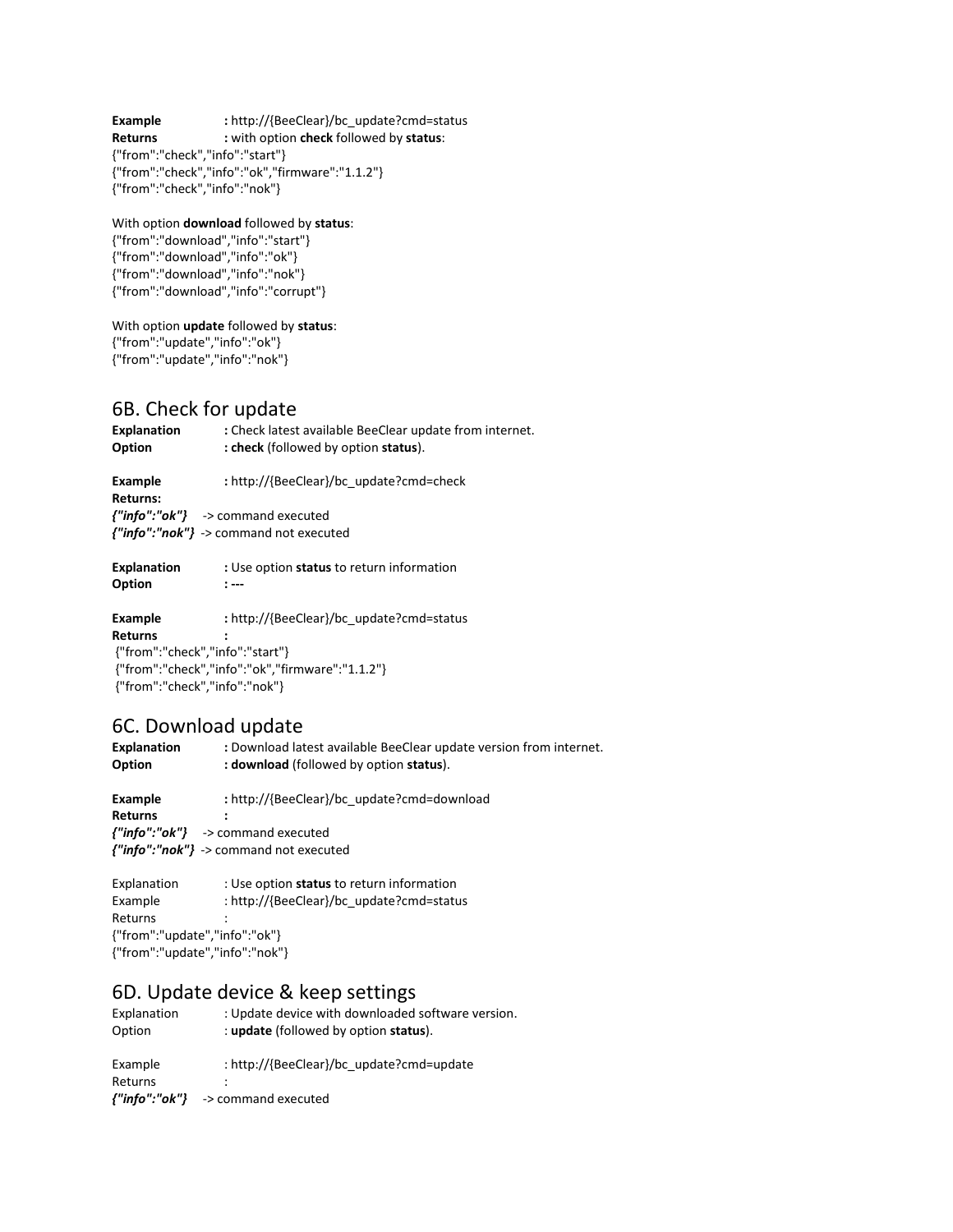#### *{"info":"nok"}* -> command not executed

Explanation : Use option **status** to return information

Example : http://{BeeClear}/bc\_update?cmd=status Returns : {"from":"update","info":"ok"} {"from":"update","info":"nok"}

## 6E. Update device & erase settings

Explanation : Update device with downloaded software version and go to factory default. Option : **update** option **erase**(followed by option **status**).

Example : http://{BeeClear}/bc\_update?cmd=update&opts=erase Returns : *{"info":"ok"}* -> command executed *{"info":"nok"}* -> command not executed

**Explanation :** Use option **status** to return information

**Example :** http://{BeeClear}/bc\_update?cmd=status **Returns :** {"from":"update","info":"ok"} {"from":"update","info":"nok"}

Location and content of files: info update file: <http://beeclear.nl/updates/update.info> FIRMWARE=1.45 MD5SUM=019caf2d80d5523c9cdbb99f59c416f7 WEB\_MD5SUM=019caf2d80d5523c9cdbb99f59c416f7

Binary firmware file: [http://beeclear.nl/updates/firmware.\\${FIRMWARE}.bin](http://beeclear.nl/updates/firmware.$%7bFIRMWARE%7d.bin) Website file: [http://beeclear.nl/updates/www.\\${](http://beeclear.nl/updates/www.$)FIRMWARE}.tar.gz Needs to be a compressed tar in a directory. Filename should look like: [www.123.tar.gz](http://www.123.tar.gz/) [www.123/index.html](http://www.123/index.html) [www.123/favicon.ico](http://www.123/favicon.ico)

## 7A. Setup / Tariffs / getEnergieSettings

Explanation : This command shows the content of data energy containers. The "tarief" container is a list of detailed electricity costs. The "wie" container is a list of energy companies. Per list/entry in the "wie" container, there are two items/elements that reference the "tarief" container for energy costs. The two elements are **gas** and **electricity**. "**wie**":[{"naam":"nuon","**elec":0,"gas":3**,…}]. Of the "wie" container element 0 is the company name. Element 1 references **electricity** and element 2 references **gas**. The referenced tables for gas and electricity are separate mostly. The "wie" container is filled by the user via the setup interface (tarieven) in the GUI. Prerequisite: There needs to be at least one dataset/table in both containers: "tarief" and "who". You need to first run **put**EnergieSettings to fill at least one dataset in dataset table:"tarief" and one dataset in dataset table:"wie".

In short: Returns two tables: tarief and wie (tarief= lists of detailed energy costs. Wie= List of Energycompanies with gas and electricity references to tarief).

| Command | : bc getEnergieSettings                   |
|---------|-------------------------------------------|
| Options | $\hspace{0.05cm} \ldots$                  |
| Example | : http://{BeeClear}/bc_getEnergieSettings |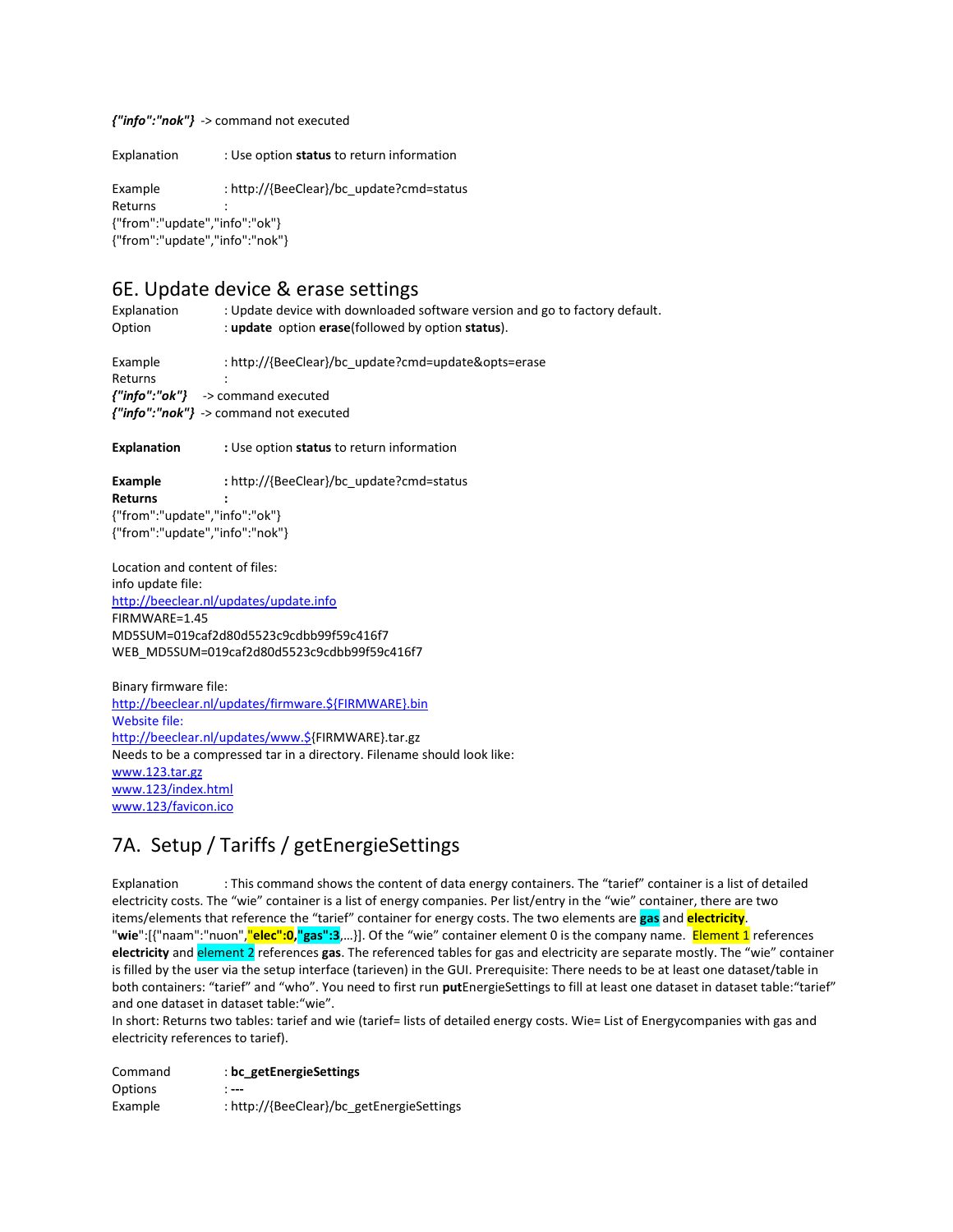Returns :

{"**tarief**":[{"tarief":0.010000,"DalTarief":0.020000,"AansluitingNetbeheerder":0.010000,"PeriodiekNetbeheerder":0.020000,"Va strechtAansluiting":0.010000,"VastrechtTransport":0.020000,"Systeemdiensten":0.010000,"Meetdiensten":0.020000,"energie Belasting":0.010000,"duurzameOpslag":0.020000},

{"tarief":0.010000,"DalTarief":0.020000,"AansluitingNetbeheerder":0.010000,"PeriodiekNetbeheerder":0.020000,"VastrechtAa nsluiting":0.010000,"VastrechtTransport":0.020000,"Systeemdiensten":0.010000,"Meetdiensten":0.020000,"energieBelasting": 0.010000,"duurzameOpslag":0.020000},

{"tarief":0.010000,"DalTarief":0.020000,"AansluitingNetbeheerder":0.010000,"PeriodiekNetbeheerder":0.020000,"VastrechtAa nsluiting":0.010000,"VastrechtTransport":0.020000,"Systeemdiensten":0.010000,"Meetdiensten":0.020000,"energieBelasting": 0.010000,"duurzameOpslag":0.020000},

{"tarief":0.010000,"DalTarief":0.020000,"AansluitingNetbeheerder":0.010000,"PeriodiekNetbeheerder":0.020000,"VastrechtAa nsluiting":0.010000,"VastrechtTransport":0.020000,"Systeemdiensten":0.010000,"Meetdiensten":0.020000,"energieBelasting": 0.010000,"duurzameOpslag":0.020000},

{"tarief":0.900000,"DalTarief":0.800000,"AansluitingNetbeheerder":0.700000,"PeriodiekNetbeheerder":0.600000,"VastrechtAa nsluiting":0.500000,"VastrechtTransport":0.400000,"Systeemdiensten":0.300000,"Meetdiensten":0.200000,"energieBelasting": 0.100000,"duurzameOpslag":0.123000},

{"tarief":0.900000,"DalTarief":0.800000,"AansluitingNetbeheerder":0.700000,"PeriodiekNetbeheerder":0.600000,"VastrechtAa nsluiting":0.500000,"VastrechtTransport":0.400000,"Systeemdiensten":0.300000,"Meetdiensten":0.200000,"energieBelasting": 0.100000,"duurzameOpslag":0.123000}],

"**wie**":[{"naam":"nuon","**elec":0,"gas":3**,"btw":0.010000,"terug":0.020000,"toeslag":0.010000,"diverse":0.020000},{"naam":"e neco","elec":2,"gas":1,"btw":0.010000,"terug":0.020000,"toeslag":0.010000,"diverse":0.020000},

{"naam":"jojo","elec":4,"gas":5,"btw":0.300000,"terug":0.400000,"toeslag":0.500000,"diverse":0.600000}]}

#### **Explanation:**

There are two tables: "tarief" and "wie" ("energy rates" and "Who"). The tables "tarief" and "who" are filled with setEnergieSettings. Caution: Per energy unit Gas or Electricity two different tables should be referenced.

#### **Example company nuon:**

"nuon" from table "wie" (first entry in table):

naam":"nuon","**elec":0,"gas":3**,"btw":0.010000,"terug":0.020000,"toeslag":0.010000,"diverse":0.020000

#### *The "tarief" data for electricity will consist of (referenced by 2nd element "elec":0):*

{"tarief":0.010000,"DalTarief":0.020000,"AansluitingNetbeheerder":0.010000,"PeriodiekNetbeheerder":0.020000,"VastrechtAa nsluiting":0.010000,"VastrechtTransport":0.020000,"Systeemdiensten":0.010000,"Meetdiensten":0.020000,"energieBelasting": 0.010000,"duurzameOpslag":0.020000}

*The "tarief" data for gas will consist of (referenced by 3rd element "gas":3):*

{"tarief":0.010000,"DalTarief":0.020000,"AansluitingNetbeheerder":0.010000,"PeriodiekNetbeheerder":0.020000,"VastrechtAa nsluiting":0.010000,"VastrechtTransport":0.020000,"Systeemdiensten":0.010000,"Meetdiensten":0.020000,"energieBelasting": 0.010000,"duurzameOpslag":0.020000}

| Value                          | (Electricity)                        | <b>GUI (SETUP – Tarieven)</b>                               |
|--------------------------------|--------------------------------------|-------------------------------------------------------------|
|                                |                                      |                                                             |
| Verbruik piektarief<br>0.00000 | E/KWh                                | Tarief = "Verbruik piektarief" (tarief)                     |
| Verbruik daltarief             |                                      |                                                             |
| 0.00000                        | €/KWh                                | DalTarief = "Verbruik daltarief" (DalTarief)                |
|                                | <b>Capaciteitstarief aansluiting</b> |                                                             |
| 3,00300                        | C'dag                                | Aansluiting Netbeheerder = "Capaciteit starief aansluiting" |
|                                | Capaciteitstarief netbeheerder       |                                                             |
| 0,00000                        | $\epsilon$ /dag                      | PeriodiekNetbeheerder= "Capaciteitstarief netbeheerder"     |
| Vastrecht aansluiting          |                                      |                                                             |
| 0,00000                        | $\epsilon$ /dag                      | VastrechtAansluiting = "Vastrecht aansluiting"              |
| Vastrecht transport            |                                      |                                                             |
| 0.00000                        | $\epsilon$ /dag                      | VastrechtTransport = "Vastrecht transport"                  |
| Systeemdiensten                |                                      |                                                             |
| 0,00000                        | $\epsilon$ /dag                      | Systeemdiensten= "Systeemdiensten"                          |
| Meetdiensten                   |                                      |                                                             |
| 0,00000                        | $\epsilon$ /dag                      | Meetdiensten= "Meetdiensten"                                |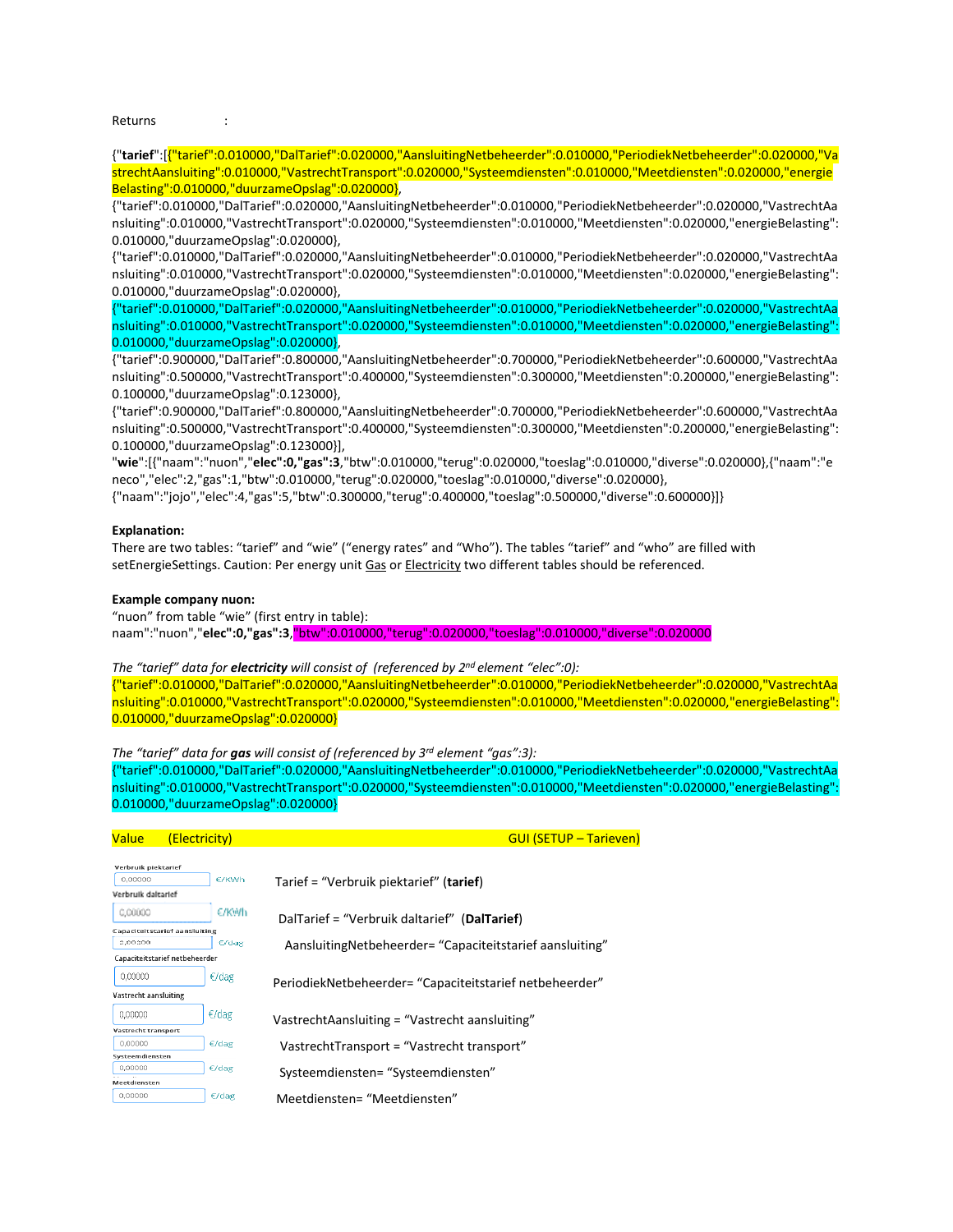| Duurzame opslag Electriciteit  |               |                                                     |
|--------------------------------|---------------|-----------------------------------------------------|
| 0,00000                        | E/KWh         | duurzameOpslag = "Duurzame opslag Elektriciteit"    |
| Energiebelasting electriciteit |               |                                                     |
| 0,00000                        | E/KWh         | energieBelasting = "Energiebelasting Elektriciteit" |
| <b>BTW</b>                     |               |                                                     |
| 21                             | $\frac{9}{6}$ | btw                                                 |

Contractdays = (contractday now) – (contractday start)

**BtwElectricityHigh =** (**Tarief**+ AansluitingNetbeheerder\*contractdays + PeriodiekNetbeheerder\*contractdays + VastrechtAansluiting\*contractdays + VastrechtTransport\*contractdays + Systeemdiensten\*contractdays + Meetdiensten\*contractdays + energieBelasting + duurzameOpslag + diverse) /100\* btw

**ElectrPriceUnitUsageHigh(uh)=** (**Tarief**+ AansluitingNetbeheerder + PeriodiekNetbeheerder + VastrechtAansluiting + VastrechtTransport + Systeemdiensten + Meetdiensten + energieBelasting + duurzameOpslag+ diverse) + **BtwElectricityHigh**

#### **To calculate Electricity price in presentation UI's:**

**BtwElectricityLow = (DalTarief+** AansluitingNetbeheerder + PeriodiekNetbeheerder + VastrechtAansluiting + VastrechtTransport + Systeemdiensten + Meetdiensten + energieBelasting + duurzameOpslag + diverse)/100\*Btw

**ElectrPriceUnitUsageLow(ul)=** (**DalTarief+** AansluitingNetbeheerder + PeriodiekNetbeheerder + VastrechtAansluiting + VastrechtTransport + Systeemdiensten + Meetdiensten + energieBelasting + duurzameOpslag + diverse) + **BtwElectricityLow**

| <b>Value</b>                          | (Gas)           | <b>GUI (SETUP - Tarieven)</b>                               |
|---------------------------------------|-----------------|-------------------------------------------------------------|
| Verbrud<br>0,00000                    | enia            | Tarief = "Verbruik Gas" (normal tariff)                     |
| <b>Capaciteitstarief aansluiting</b>  |                 |                                                             |
| 0.00000                               | <b>C/dag</b>    | Aansluiting Netbeheerder = "Capaciteit starief aansluiting" |
| Capaciteitstarief netbeheerder        |                 |                                                             |
| 0.00000                               | $C$ dag         | PeriodiekNetbeheerder= "Capaciteitstarief netbeheerder"     |
| Vastrecht aansluiting                 |                 |                                                             |
| 0.00000                               | $\epsilon$ /dag | VastrechtAansluiting = "Vastrecht aansluiting"              |
| Vastrecht transport                   |                 |                                                             |
| 0.00000                               | $\epsilon$ /dag | VastrechtTransport = "Vastrecht transport"                  |
| Systeemdiensten                       |                 |                                                             |
| 0,00000                               | $\epsilon$ /dag | Systeemdiensten= "Systeemdiensten"                          |
| Meetdiensten                          |                 |                                                             |
| 0,00000                               | $E$ /dag        | Meetdiensten= "Meetdiensten"                                |
| Duurzame opslag Electriciteit         |                 |                                                             |
| 0.00000                               | €/KWh           | duurzameOpslag = "Duurzame opslag Elektriciteit"            |
| <b>Energiebelasting electriciteit</b> |                 |                                                             |
| 0,00000                               | €/KWh           | energieBelasting = "Energiebelasting Elektriciteit"         |
| <b>BTW</b>                            |                 |                                                             |
| 21                                    | %               | btw                                                         |
|                                       |                 |                                                             |

**GasBTW=** (**DalTarief**+ AansluitingNetbeheerder + PeriodiekNetbeheerder + VastrechtAansluiting + VastrechtTransport + Systeemdiensten + Meetdiensten + energieBelasting + duurzameOpslag + toeslag + diverse)/100\*btw

**GasPriceUnit(gp)=** (**DalTarief**+ AansluitingNetbeheerder + PeriodiekNetbeheerder + VastrechtAansluiting + VastrechtTransport + Systeemdiensten + Meetdiensten + energieBelasting + duurzameOpslag + toeslag + diverse) + GasBTW

| <b>BTW</b> |      |
|------------|------|
| ำา         | $\%$ |
|            |      |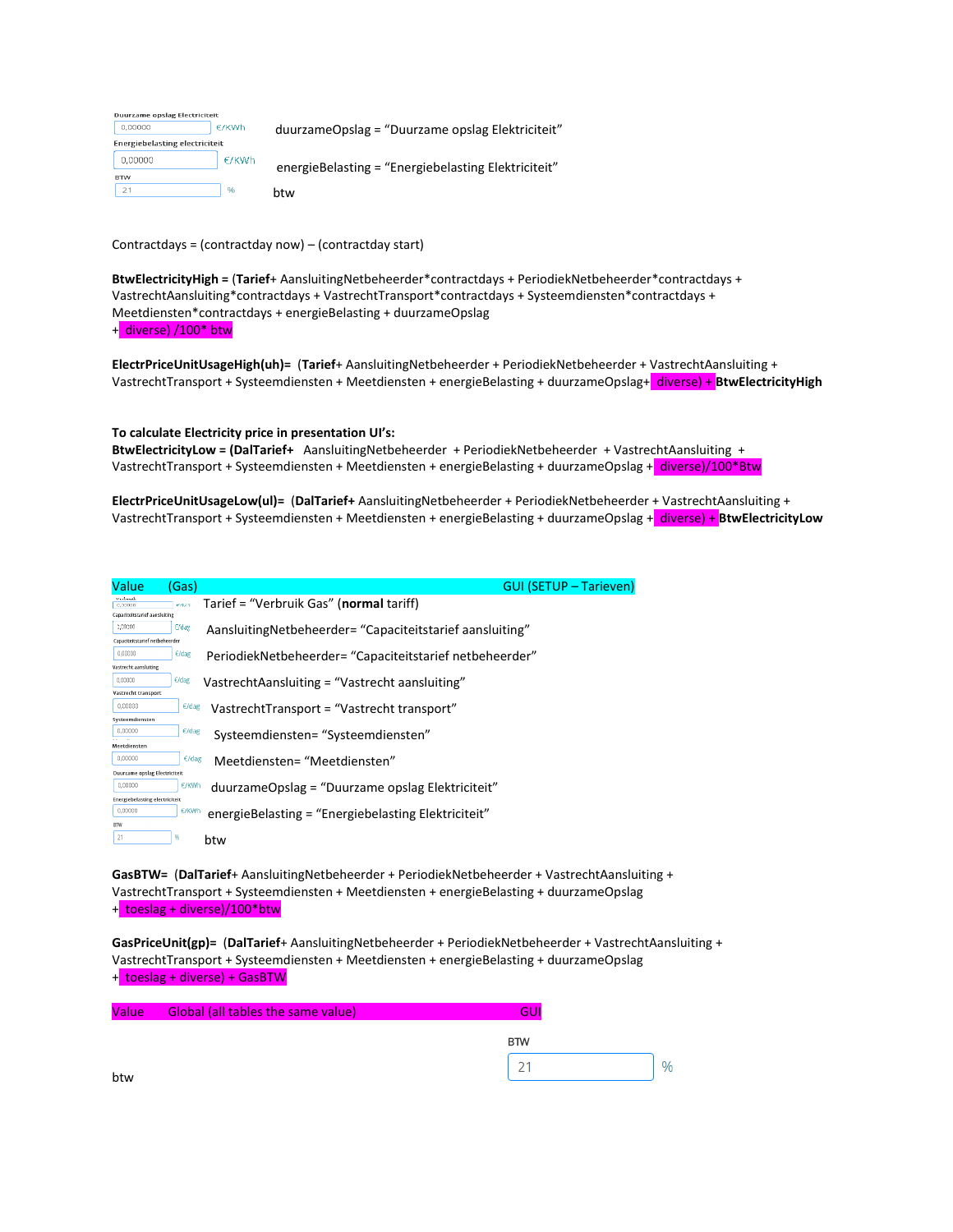|         | Belasting teruggave (heffings korting) |       |
|---------|----------------------------------------|-------|
| terug   | 0,00000                                | €/dag |
|         | Regio toeslag Gas                      |       |
| toeslag | 0,00000                                | €/M3  |
|         | Diverse                                |       |
| diverse | 0,00000                                | €     |
|         |                                        |       |

- name = name of energy company
- elec = Electricity index refers to element number of dataset in tarief array.
- gas= Gas index refers to element number of dataset in tarief array.
- btw= tax in percentage
- terug= "Belasting teruggave / heffings korting" (tax return)
- toeslag= "regio toeslag gas" (region based costs)
- diverse= "Diverse" (variable extra costs)

## 7B. Setup / Tariffs / putEnergieSettings

Explanation : This command fills the information containers: "wie" and "tarief". The "wie" container holds lists of the energy company information. The tarief conainter holds lists of the corresponding gas and electricity data. The containers are filled by entering data for: "wie",followed by the corresponding electricity and gas data.

```
Command : bc_putEnergieSettings
Options
                  wie=[ Name-Company_
                          btw_ 
                          energieTeruggave _ 
                          regioToeslag _ 
                          diverse] 
                   elec=[ tarief _ 
                          DalTarief _
                          AansluitingNetbeheerder _
                          PeriodiekNetbeheerder _
                          VastrechtAansluiting _
                          VastrechtTransport _
                         Systeemdiensten _ 
                         Meetdiensten _ 
                         energieBelasting _ 
                         duurzameOpslag]
```
Example : http://{BeeClear}/bc\_putEnergieSettings&wie=Energiebedrijf 0.1 0.2 0.3 04&elec=0.1 0.2 0.3 0.4 0.5 0.6 0.7 0.8 0.9 1.0&gas=1.0 0.9 0.8 0.7 0.6 0.5 0.4 0.3 0.2 0.1

### 8A. Setup WiFi & Ethernet with bc\_putNetwork

Explanation : This command will set network settings for the WIFI or Ethernet (Lan) device. With the **dev** option you choose which networking device needs configuring. The option **mode** will give you the choice of operating mode. Operating modes are "off" (turn device off), "static" (configure a static IP) and "dhcp" (configure automatic IP-address acquirement). With the extra options:

- Hostname you will be configuring the name of the host.

- IP you need to give the IPv4 bytes

| Command | : bc putNetwork                                                         |
|---------|-------------------------------------------------------------------------|
| Options | ٠                                                                       |
|         | =ethernet   wifi<br>dev                                                 |
|         | $proto = off   static   dhc$                                            |
| Example | : http://{BeeClear}/ bc_putNetwork&dev=wifi&mode=dhcp&hostname=beeclear |
|         | &mode=ap&ssid=TEST&key=key1234                                          |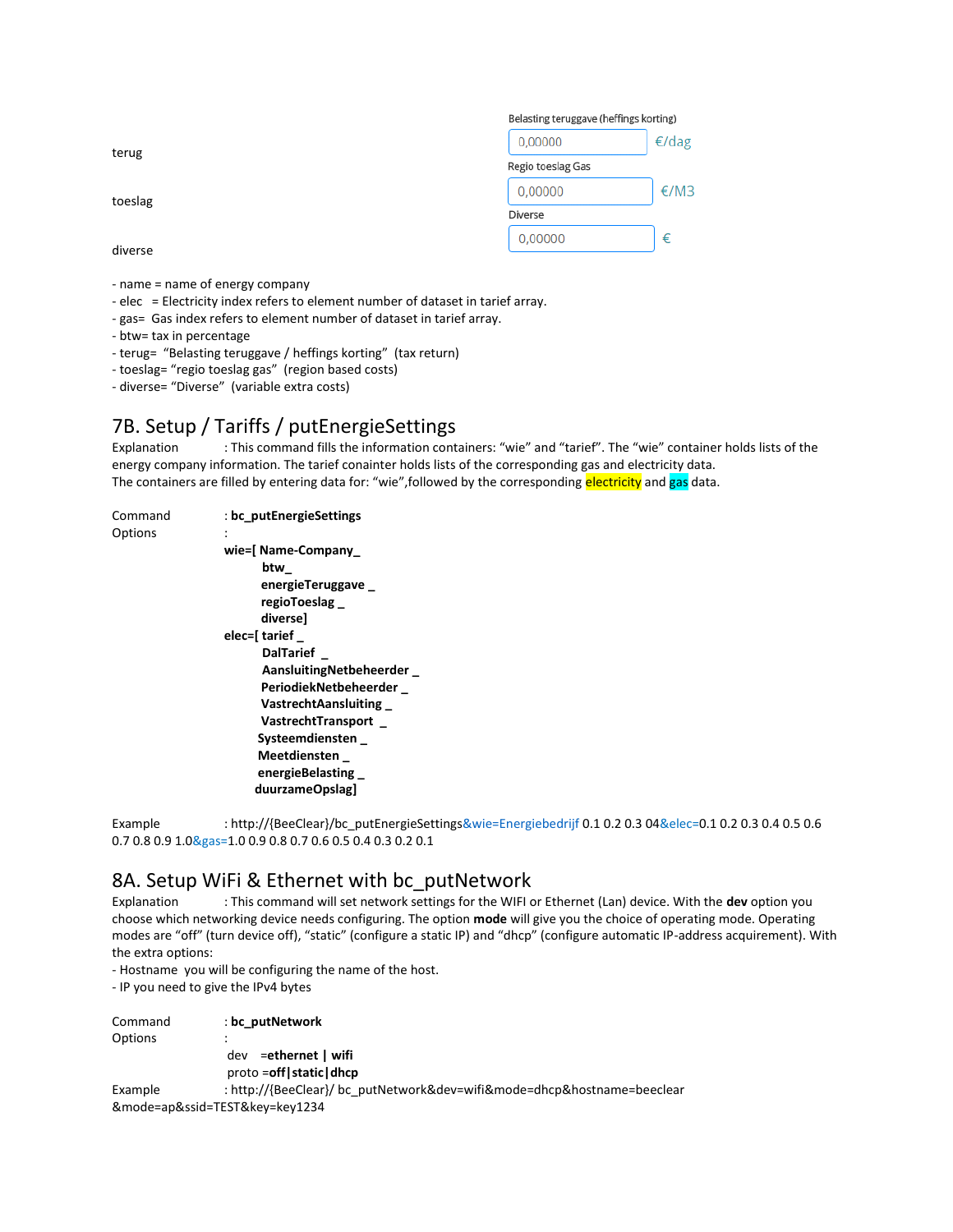Returns :

Options: dev =**Ethernet | wifi** proto =**off | static | dhcp** hostname= \$string hostname ip= \$ip version 4 netmask= \$netmask router= \$route / default gw dns= \$dns

> mode=**ap**|**client** ssid= \$Secure SID passwd= \$Wifi key

option dev=Ethernet.

mode=off,static,dhcp is only for ip interface mode=off,ap,client is only for wifi antenne.

**returns:** {status:"ok"}" or {status:"fail"}

Examples:

<http://beeclear/get-data?type=putNetwork&dev=ethernet&mode=off&hostname=beeclear> <http://beeclear/get-data?type=putNetwork&dev=ethernet&mode=dhcp&hostname=beeclear> [http://beeclear/get](http://beeclear/get-data?type=putNetwork&dev=ethernet&mode=static&hostname=beeclear&ip=192.168.11.39&netmask=255.255.255.0)[data?type=putNetwork&dev=ethernet&mode=static&hostname=beeclear&ip=192.168.11.39&netmask=255.255.255.0](http://beeclear/get-data?type=putNetwork&dev=ethernet&mode=static&hostname=beeclear&ip=192.168.11.39&netmask=255.255.255.0)

<http://beeclear/get-data?type=putNetwork&dev=wifi&mode=off&hostname=beelear&mode=off&ssid=Wifi> Cafe&key=passwd <http://beeclear/get-data?type=putNetwork&dev=wifi&mode=dhcp&hostname=beelear&mode=client&ssid=Wifi> Cafe&key=passwd [http://beeclear/get](http://beeclear/get-data?type=putNetwork&dev=wifi&mode=static&ip=10.0.0.1&netmask=255.255.0.0&hostname=beelear&mode=ap&ssid=jojo44&passwd=12345678)[data?type=putNetwork&dev=wifi&mode=static&ip=10.0.0.1&netmask=255.255.0.0&hostname=beelear&mode=ap&ssid=jojo4](http://beeclear/get-data?type=putNetwork&dev=wifi&mode=static&ip=10.0.0.1&netmask=255.255.0.0&hostname=beelear&mode=ap&ssid=jojo44&passwd=12345678) [4&key=12345678](http://beeclear/get-data?type=putNetwork&dev=wifi&mode=static&ip=10.0.0.1&netmask=255.255.0.0&hostname=beelear&mode=ap&ssid=jojo44&passwd=12345678)

Requirement to make it work in the GUI, you need two files:

/etc/config/network.eth /etc/config/network.wifi with the correct settings.

### 8B. Read WIFI & Ethernet with bc\_getNetwork

Explanation : This command retrieves the relevant networking settings for Ethernet and wifi. Settings like dns, default rout, Wifi encryption mode etc.summary

Command : **bc\_getNetwork** Example : http://{BeeClear} /bc\_getNetwork **Returns** 

### *{"status":"start"}*

Run second time (poll):

*{"status":"ok","scan":[{"dev":"wifi","ip":"192.168.111.1","netmask":"255.255.255.0","router":"","dns":"192.168.11.1"} ,{"dev":"ethernet","ip":"192.168.11.218","netmask":"255.255.255.0","router":"192.168.11.1","dns":"192.168.11.1"} ,{"dev":"config\_wifi","ip":"192.168.111.1","netmask":"255.255.255.0","proto":"static","hostname":"beeclear","mode":"ap" ,"ssid":"BeeClear","key":"xmeter00","router":"","dns":""}*

*,{"dev":"config\_ethernet","proto":"dhcp","hostname":"beeclear","router":"","dns":""}*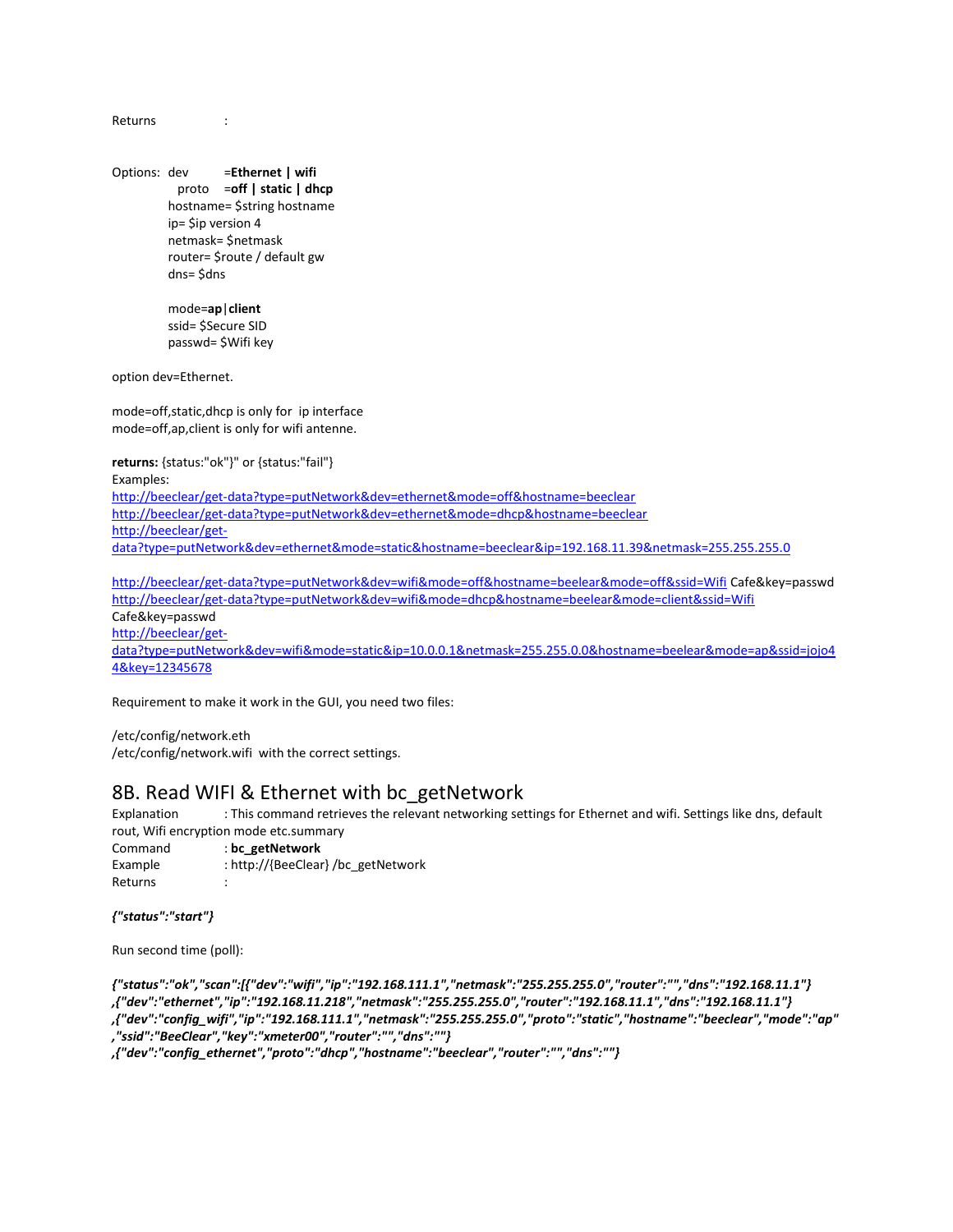## 9. Setup / WIFI / wifiScan

Explanation : Scans the WIFI-network for WIFI access points. The function returns a list of WIFI AP's and returns a list with corresponding signal strengths. The higher the dBm number indicates a stronger SSID signal. If the SSID is empty it is a "hidden" access point.

Command : bc\_wifiScan Example : http://{BeeClear}/bc\_wifiScan Returns :

*{"status":"ok","scan":[{"ssid": "Cafe Duckstad","signal":" -76 dBm Quality","encryption":" WPA2 PSK (TKIP, CCMP)"} ,{"ssid": "KaRiN-DrAAdloos","signal":" -80 dBm Quality","encryption":"*

*mixed WPA/WPA2 PSK (TKIP, CCMP)"} ,{"ssid": "Dennis Prive Wifi","signal":" -82 dBm Quality","encryption":" WPA2 PSK (TKIP)"} ,{"ssid": "arsj","signal":" -82 dBm Quality","encryption":" mixed WPA/WPA2 PSK (TKIP, CCMP)"} ,{"ssid": "Honselersdijk","signal":" -88 dBm Quality","encryption":" WPA PSK (TKIP)"} ,{"ssid": "SEC\_LinkShare\_04ed87","signal":" -92 dBm Quality","encryption":" WPA2 PSK (CCMP)"} ,{"ssid": "Kraaijenest","signal":" -92 dBm Quality","encryption":" WPA2 PSK (CCMP)"} ,{"ssid": "F.B.I.","signal":" -94 dBm Quality","encryption":" WPA PSK (TKIP)"} ,{"ssid": "link","signal":" -88 dBm Quality","encryption":" WEP Open/Shared (NONE)"} ]}*

### 10. Set MeterType detection

Explanation : Sets behaviour of autodetection of metertype.

bc\_metertype http://{BeeClear} Properties : **// Detect only once** metertype=-2 // autodetect always metertype=3 // Type=3 metertype=4 // Type Default=-1

Returns : *{"info":"ok"} of {"info":"nok"}*

# Setup & Misc

### 11. Poweroff

Explanation : Shutdown BeeClear and flush cash to disk. Command : http://{BeeClear}/bc\_poweroff (two times in one second) **Returns** 

# 12. SaveConfig

Explanation : write configuration Command : http://{BeeClear}/bc\_saveconfig Returns :

### 13A. Security logout

Explanation : Clears the session ID. Command : http://{BeeClear}/bc\_logout Returns : *{"info":"ok"}*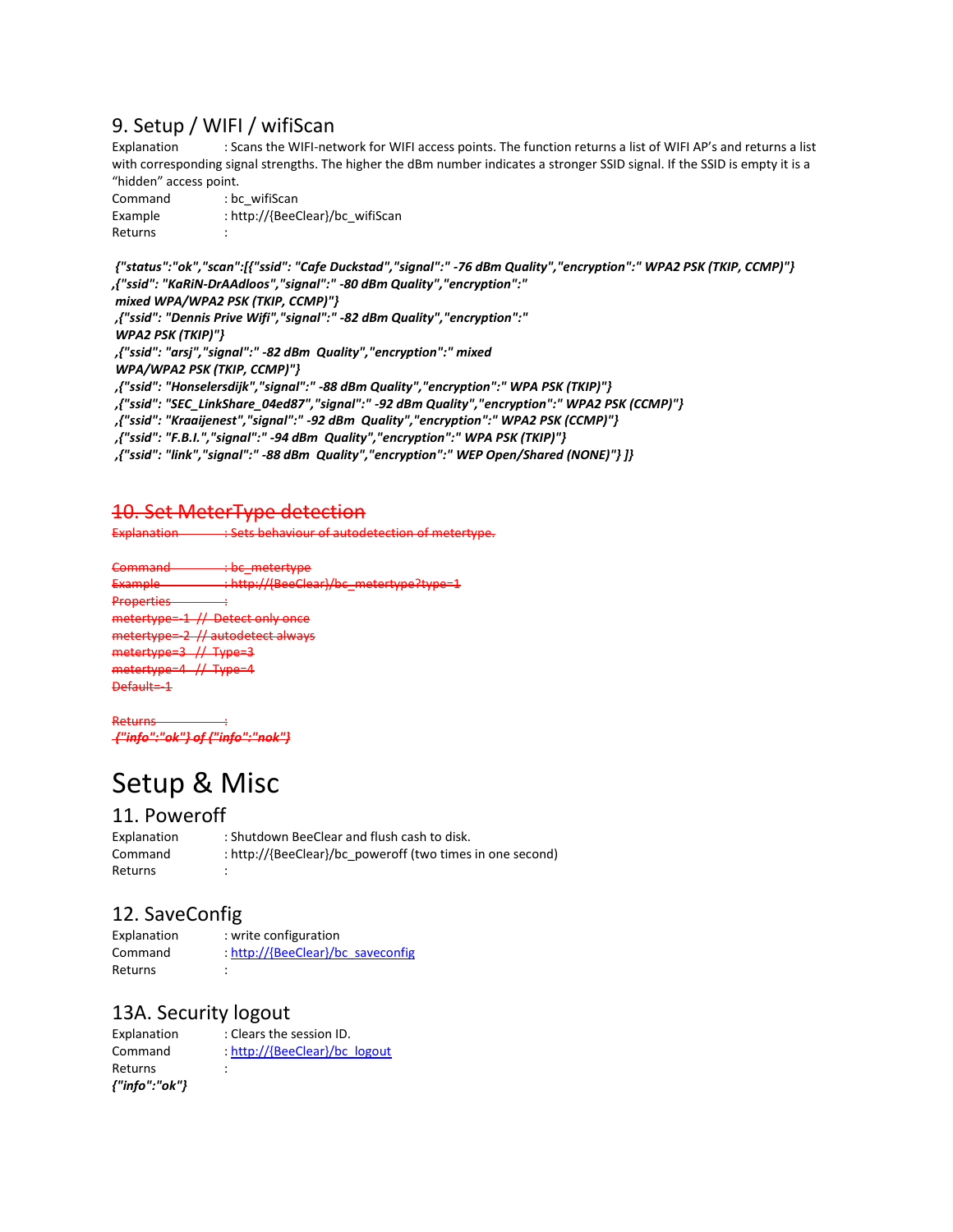### 13B. Enable/disable Security

Explanation: Sets / Disables session token security cookie. Command : http://{BeeClear}/bc\_security?set=off http://{BeeClear}/bc\_security?set=on

Returns :

*{"info":"nok"}* or *{"info":"ok"}*

# **14. MeterType**<br>Explanation : Set:

: Sets the DSMR meter type. Type three (3) or four (4). Sets metertype 4 and NTP to off. Sets metertype 3 with ntpd.

Command : http://{beeclear}/bc\_meter3?set=off http://{beeclear}/bc\_meter3?set=on Returns :

*{"info":"nok"}* or *{"info":"ok"}*

### 15. Loglevel

| Explanation   | : Sets the loglevel for httpd and serial requests. |
|---------------|----------------------------------------------------|
| Command       | : http://{beeclear}/bc log?loglevel=0&logtype=512  |
| Returns       |                                                    |
|               |                                                    |
| {"info":"ok"} |                                                    |

### 16. RawLog

| Explanation | : Sets the rawlogging telegrams                      |  |  |
|-------------|------------------------------------------------------|--|--|
| Command     | : http://beeclear/bc setting?type=rawlogging&set=off |  |  |
|             | http://beeclear/bc setting?type=rawlogging&set=on    |  |  |
| Returns     |                                                      |  |  |

*{"info":"nok"}* or *{"info":"ok"}*

## 17. Debug

18. Log

### 19. Reset

### 20. Password

### 21. ServerTime

### 22. Backup

/bc\_serials /bc\_backup

cmd= list backup restore remove get getcsv